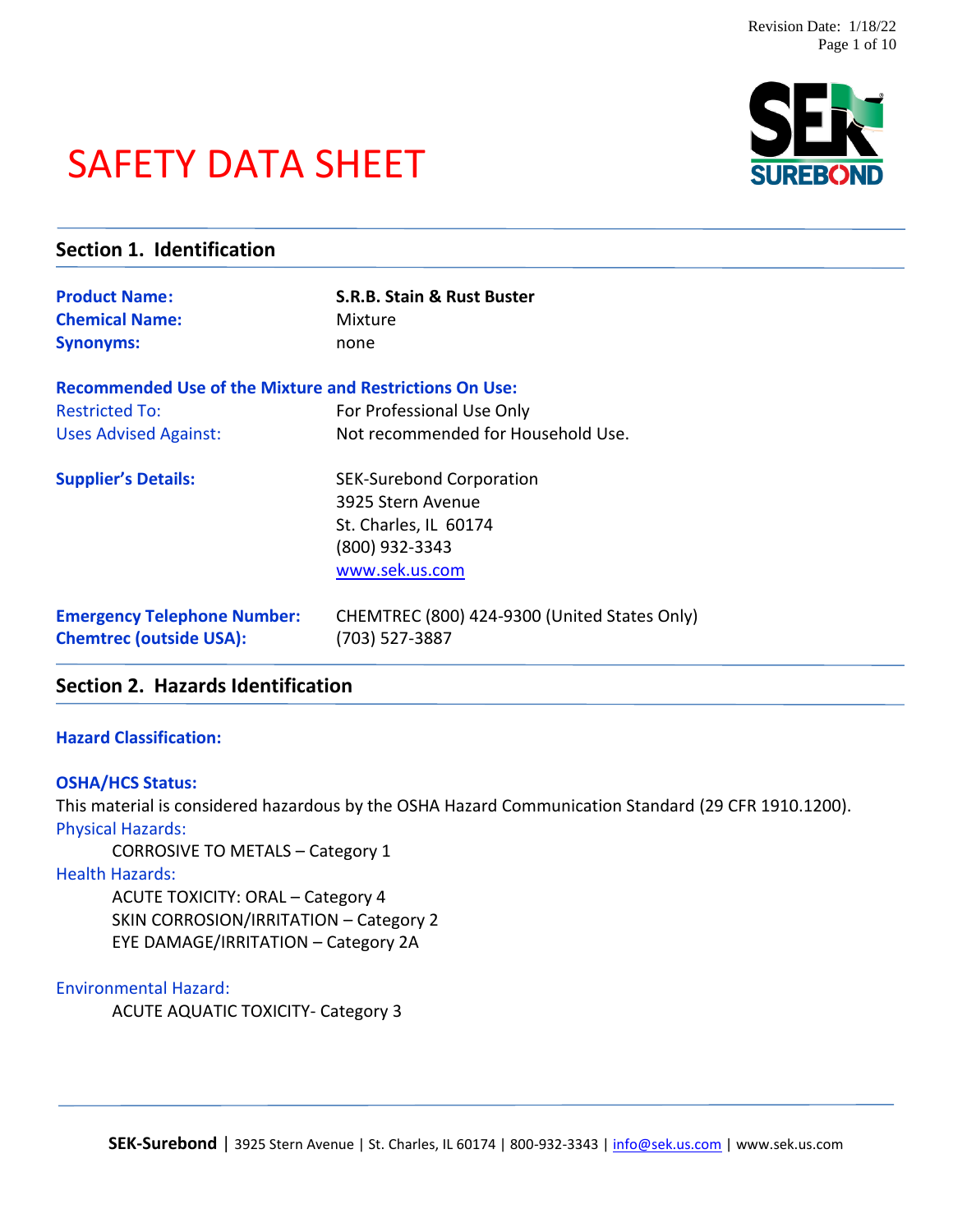**GHS Label Elements:** Hazard Pictograms:



Signal Word: WARNING

#### Hazard Statements:

May be corrosive to metals Harmful if swallowed Causes skin irritation Causes serious eye irritation Harmful to aquatic life

#### **Precautionary Statements:**

Prevention: Keep out of reach of children. Read label before use. Use only outdoors in a well ventilated area. Keep container tightly closed when not in use. Avoid breathing vapors, spray, or mist. Do not get in eyes, on skin, or on clothing. Wash thoroughly after handling. Do not eat, drink or smoke when using this product. Wear protective gloves, clothing, face and eye protection. Avoid release to the environment.

#### Response:

Get medical attention if exposed and feel unwell.

**IF INHALED:** Remove victim to fresh air and keep comfortable for breathing.

**IF SWALLOWED:** Rinse mouth. Do NOT induce vomiting. Call a Poison Center or doctor if you feel unwell.

**IF ON SKIN (or hair):** If skin irritation occurs: Get medical advice/attention. Take off contaminated clothing. Wash with plenty of water. Wash contaminated clothing before reuse.

**IF IN EYES:** Rinse cautiously with water for several minutes. Remove contact lenses if present and easy to do. Continue rinsing. If eye irritation occurs: Get medical attention.

**IN CASE OF FIRE:** Use water, water fog, dry chemical, CO2 or alcohol resistant foam to extinguish.

#### Storage:

Store locked up. Keep only in original packaging. Store in a well-ventilated place. Keep cool. Do not allow to freeze.

#### Disposal:

Dispose of contents and container in accordance with all local, regional national and international regulations.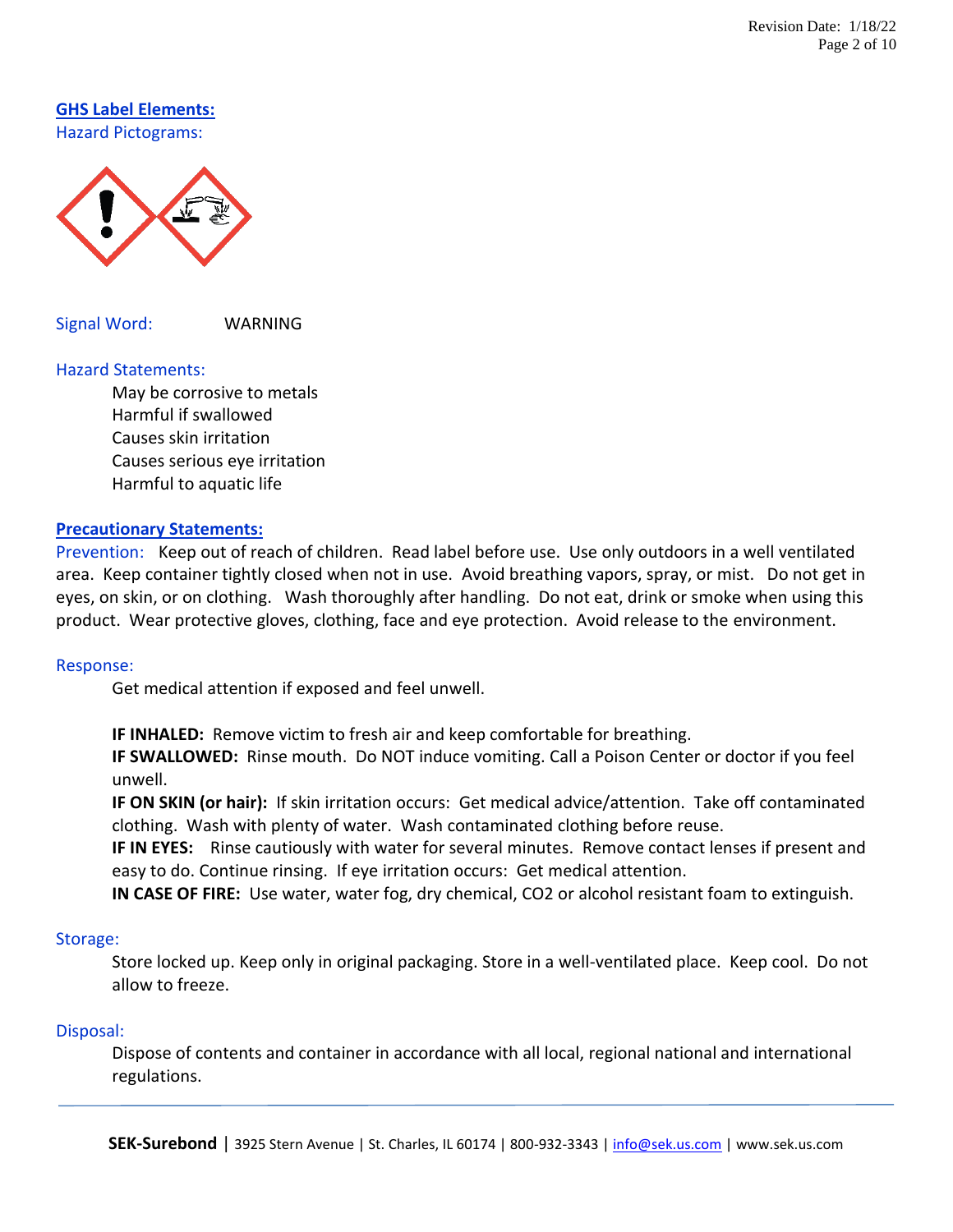# **Section 3. Composition/Information on Ingredients**

| <b>Substance/Mixture:</b>             | Mixture                    |
|---------------------------------------|----------------------------|
| <b>Chemical Name:</b>                 | ΝA                         |
| <b>Other Means of Identification:</b> | S.R.B. Stain & Rust Buster |

**CAS number/other identifiers:** CAS Number: Mixture

#### **Hazardous Components:**

| <b>Ingredient Name</b>           | %        | <b>CAS Number</b>   |
|----------------------------------|----------|---------------------|
| Hydrochloric Acid                | $< 20*$  | 7647-01-0           |
| 2, Butoxyethanol                 | $1 - 5*$ | 111-76-2            |
| Balance                          | Balance* | <b>Trade Secret</b> |
| .<br>$\sim$ $\sim$ $\sim$ $\sim$ |          |                     |

\*= Proprietary (the exact percentage (concentration) of composition has been withheld as a trade secret.)

#### **Occupation exposure limits, if available, are listed in Section 8.**

# **Section 4. First Aid Measures**

#### **Description of Necessary First Aid Measures:**

#### General advice

Consult a physician. Show this safety data sheet to the doctor in attendance. Remove contaminated clothing. Wash thoroughly after handling.

#### If inhaled

Move person to fresh air. If irritation occurs, call a physician. If not breathing, give artificial respiration.

#### In case of skin contact

Take off contaminated clothing and shoes immediately. Wash off with soap and plenty of water. Wash clothes before reuse. If irritation occurs, call a physician.

#### In case of eye contact

Rinse thoroughly with plenty of water for at least 15 minutes. Consult a physician if eye irritation occurs.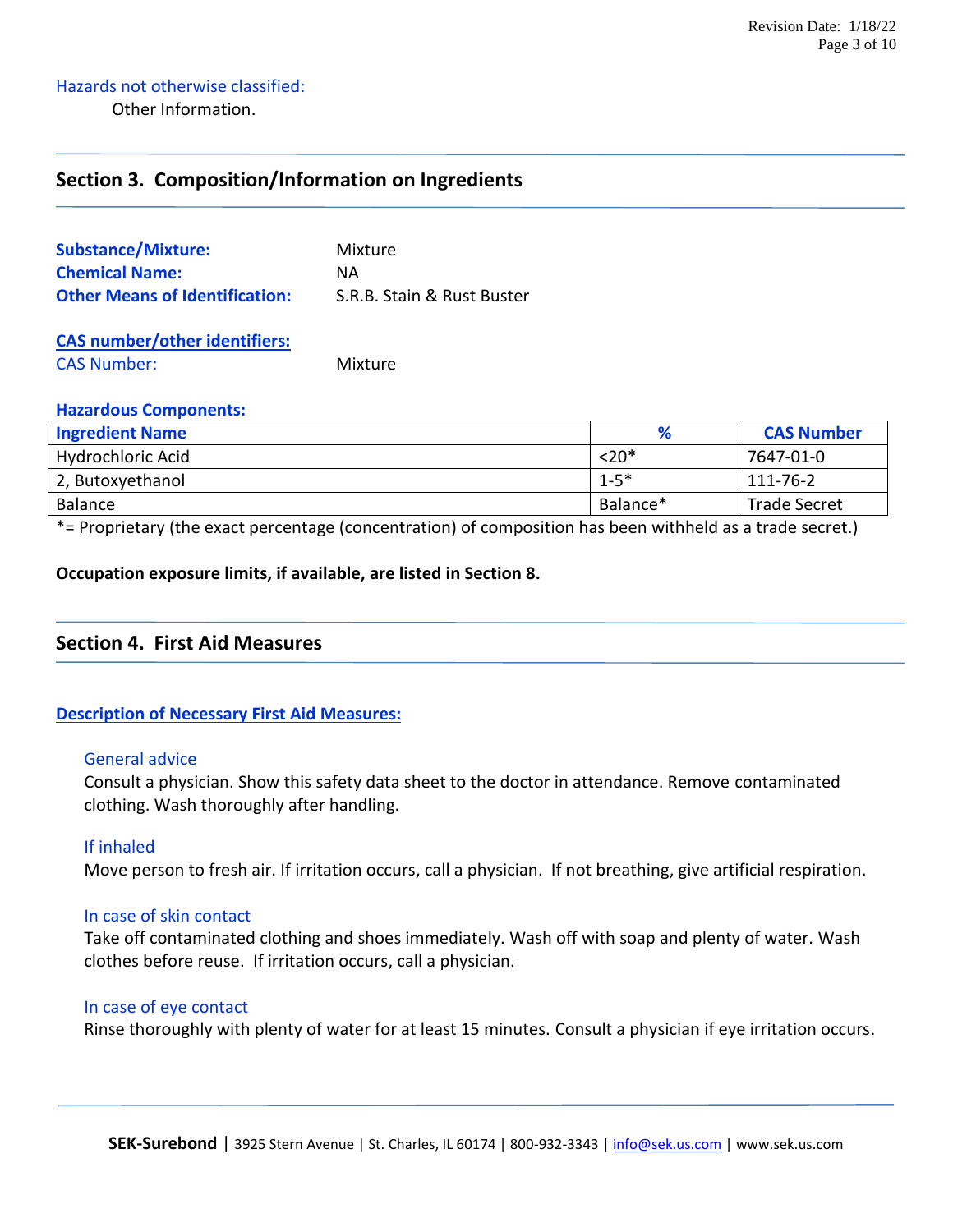#### If swallowed

Do NOT induce vomiting. Rinse mouth with water. Never give anything by mouth to an unconscious person. Consult a physician if you feel unwell.

#### **Most Important Symptoms/Effects, Acute:**

The most important known symptoms and effects are described in the labeling (see section 2.2) and/or in section 11.

**Indication of immediate medical attention and special treatment needed (if necessary):** No data available.

# **Section 5. Firefighting Measures**

**Extinguishing Media:**

Not a combustible material. Use any means suitable for extinguishing surrounding fire.

# **Special hazards arising from the substance or mixture:**

Not considered to be a fire or explosion hazard.

### **Advice for firefighters:**

If evacuation of personnel is necessary, evacuate to an upwind area. Use protective clothing and NIOSHapproved breathing equipment for firefighting if necessary.

# **Further information:**

No data available

# **Section 6. Accidental Release Measures**

# **Personal Precautions, Protective Equipment and Emergency Procedures:**

Isolate the area and contain the spilled material. Persons not wearing the appropriate PPE should be removed from the area until the spill is cleaned up. Stop leak if you can do it without risk and avoid run off to waterways and sewers.

#### **Environmental Precautions:**

Do not let product enter drains, waterways and sewers.

#### **Methods and materials for containment and cleaning up:**

Soak up with inert absorbent material and prepare for disposal. Keep in suitable, closed containers for disposal.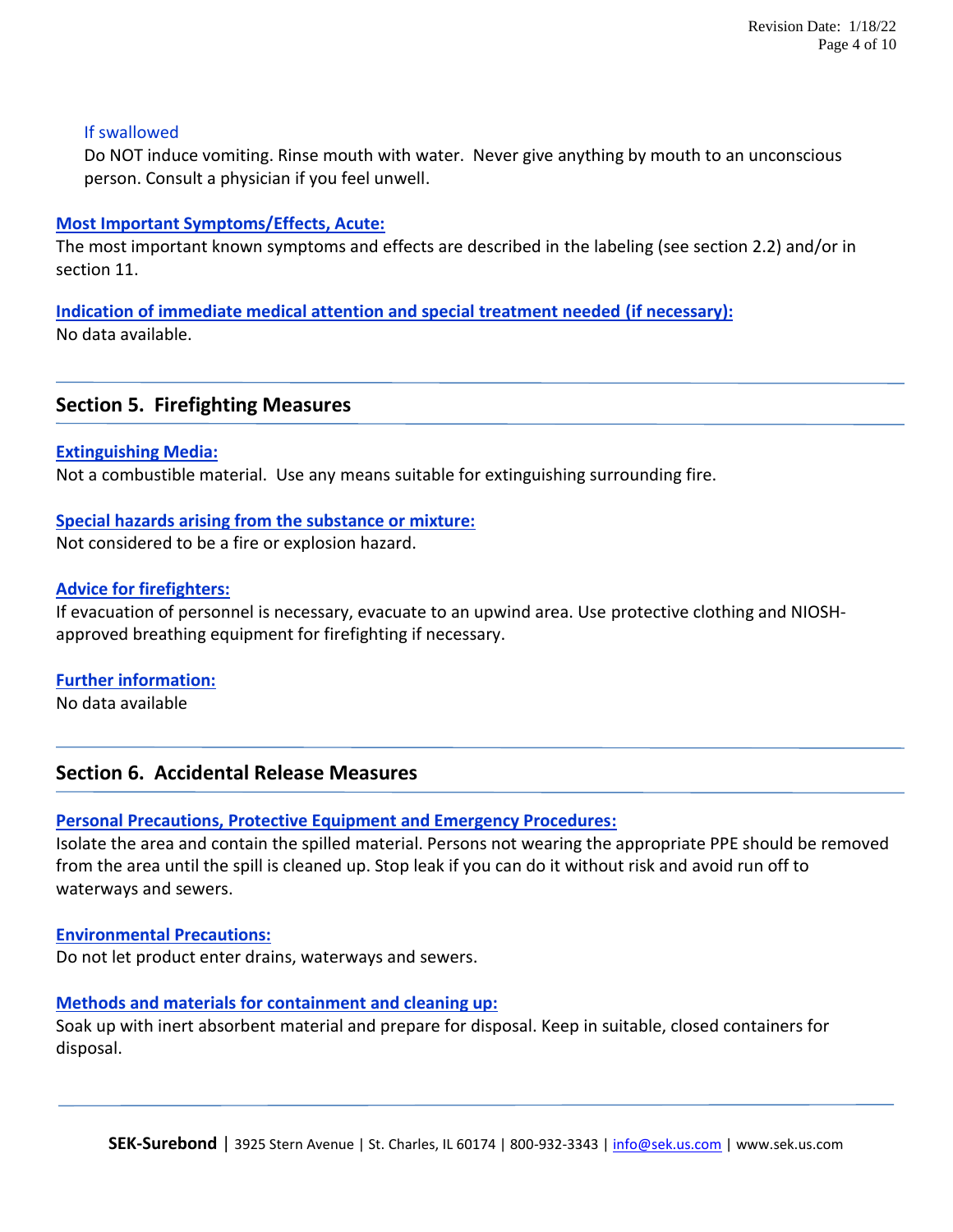# **Reference to other sections:**

For disposal see section 13.

## **Section 7. Handling and Storage**

#### **Precautions for Safe Handling:**

#### Protective Measures:

Wear all appropriate Personal Protective Equipment (PPE). Wear respiratory protection or ensure adequate ventilation at all times as vapors can accumulate in confined or poorly ventilated areas. Use the product in a manner which minimizes splashes. Keep container closed when not in use.

#### **Conditions for Safe Storage, Including any Incompatibilities:**

Keep container tightly closed in a dry and well-ventilated place. Containers which are opened must be carefully resealed and kept upright to prevent leakage.

**Regulatory Requirements:** No data found

#### **Storage stability:**

Shelf life, use within: 24 months

# **Section 8. Exposure Controls/Personal Protection**

#### **Control Parameters:**

#### Appropriate Engineering Controls:

Avoid contact with skin, eyes and clothing. Wash hands before breaks and immediately after handling the product. Ensure that eyewash stations and safety showers are close to the workstation location.

#### Ventilation Controls:

Provide adequate ventilation to control airborne concentration. In case of insufficient ventilation, wear suitable respiratory equipment.

#### Administrative controls:

Educate and train employees in safe use of this product. Follow all label warnings and data sheet instructions.

#### **Individual Protection Measures:**

As prescribed in the OSHA Standard for Personal Protective Equipment (29 CFR 1910.132), employers must perform a hazard assessment of all workplaces to determine the need for proper protective equipment for each employee.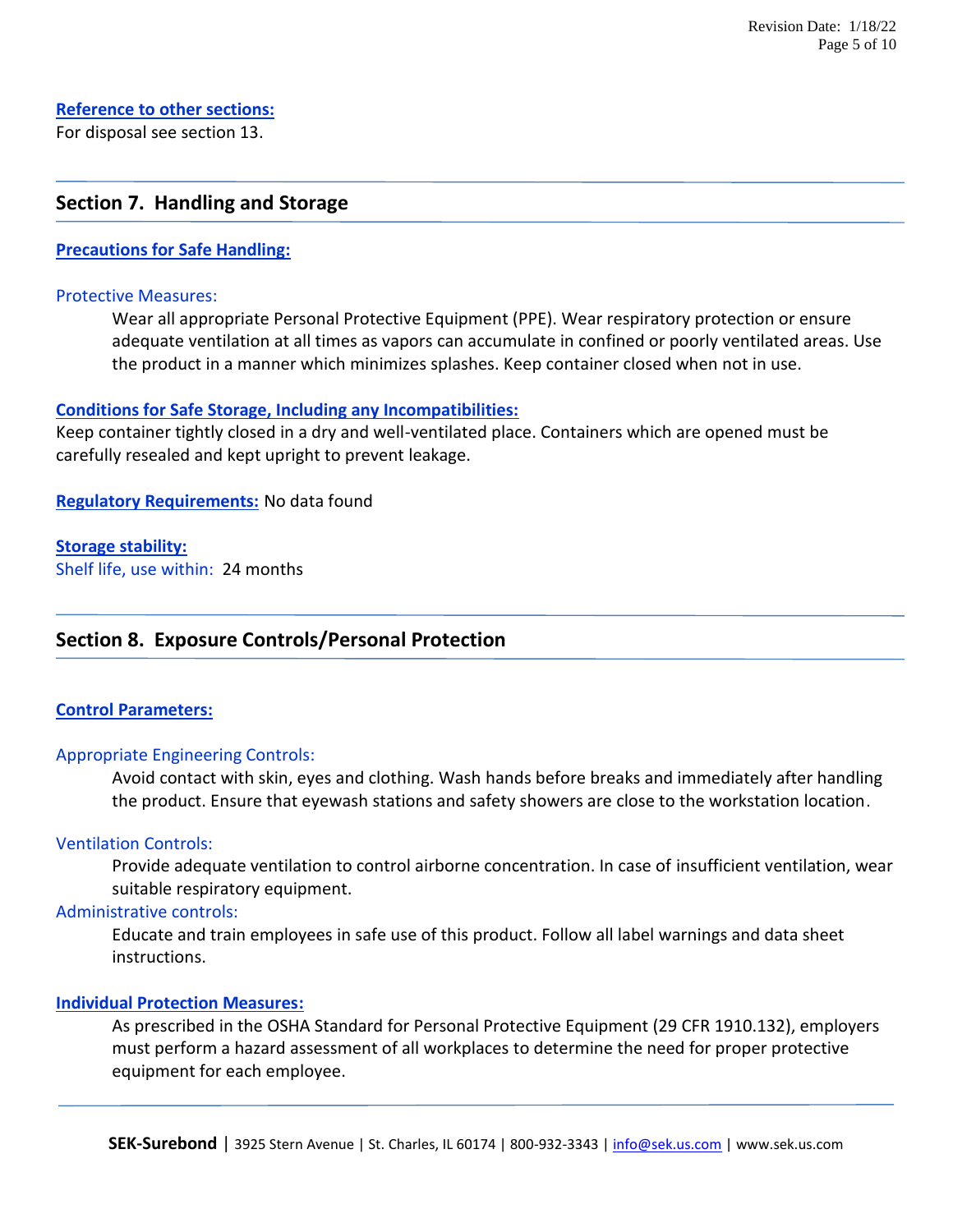#### Eye/Face Protection:

Close fitting safety goggles. Face Protection shield.

#### Skin & Body Protection:

Wear protective gloves and protective clothing.

#### Respiratory Protection:

If exposure limits are exceeded or irritation is experienced, NIOSH/MSHA approved respiratory protection should be worn.

#### **Contaminated Equipment:**

Prevent further leakage or spillage if safe to do so. Do not let product enter drains. Discharge into the environment must be avoided. Dispose of the waste in compliance with federal, state, regional and local regulations.

# **Section 9. Physical and Chemical Properties**

| Information on basic physical and chemical properties: |                                              |  |
|--------------------------------------------------------|----------------------------------------------|--|
| <b>Appearance Form:</b>                                | Liquid, Pale Yellow                          |  |
| Odor:                                                  | Pleasant scent                               |  |
| <b>Odor Threshold:</b>                                 | Not determined                               |  |
| pH:                                                    | $\geq 1.0$                                   |  |
| Melting point/freezing point:                          | No data available                            |  |
| Initial boiling point & boiling range:                 | > 100 °C (> 212 °F) – lit.                   |  |
| Flash point:                                           | No data available                            |  |
| <b>Evaporation rate:</b>                               | No data available                            |  |
| Flammability (solid, gas):                             | No data available                            |  |
| Upper/lower flammability                               |                                              |  |
| or explosive limits:                                   | No data available                            |  |
| Vapor pressure:                                        | No data available                            |  |
| Vapor density:                                         | No data available                            |  |
| <b>Relative density:</b>                               | 1.09 g/cm3 at 25 °C (77 °F)                  |  |
| Water solubility:                                      | Fully miscible                               |  |
| Auto-ignition temperature:                             | Product is not self-igniting                 |  |
| Decomposition temperature:                             | No data available                            |  |
| Viscosity:                                             | Water thin                                   |  |
| <b>Explosive properties:</b>                           | Product does not present an explosion hazard |  |
| <b>Oxidizing properties:</b>                           | No data available                            |  |
|                                                        |                                              |  |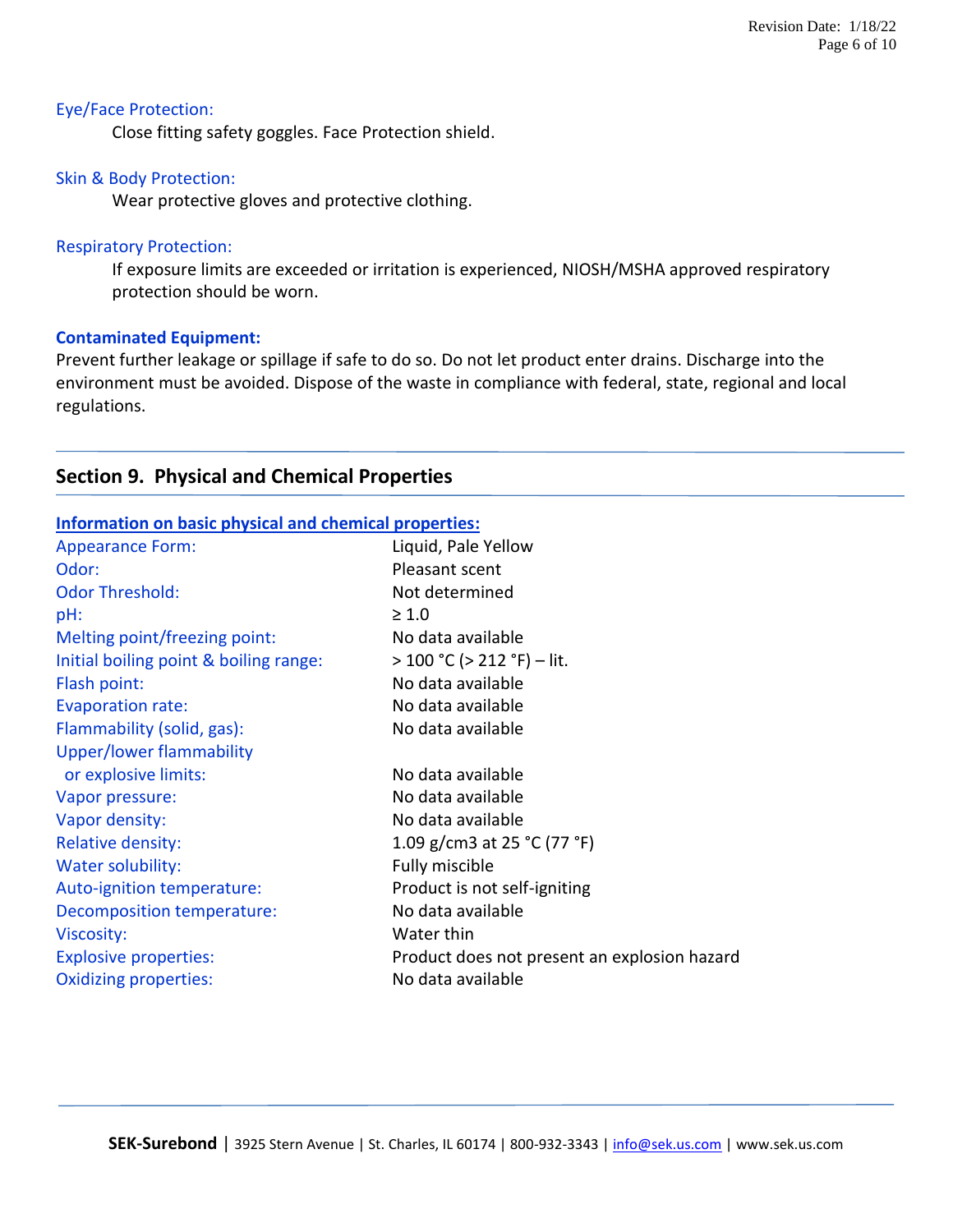# **Section 10. Stability and Reactivity**

Reactivity: No data available Chemical Stability: Stable under recommended storage conditions. Possibility of Hazardous Reactions: No data available Conditions to Avoid: High heat Incompatible Materials: Strong alkali and oxidizing compounds Hazardous Decomposition Products: No data available Other Decomposition Products: No data available Other Information: In Event of Fire: See Section 5

# **Section 11. Toxicological Information**

#### **Information on Toxicological Effects:**

#### **Product Information:**

| Inhalation: | May be harmful if inhaled.                                 |
|-------------|------------------------------------------------------------|
| Ingestion:  | Harmful if swallowed.                                      |
| Eyes:       | Corrosive and may cause severe damage including blindness. |
| Skin:       | Causes burns and blisters with prolonged contact.          |

# **Germ cell mutagenicity:**

No data available

#### **Carcinogenicity:**

This product does not contain any carcinogens or potential carcinogens as listed by OSHA, IARC or NTP.

#### **Reproductive toxicity:**

No data available

#### **Specific target organ toxicity - single exposure:**

No data available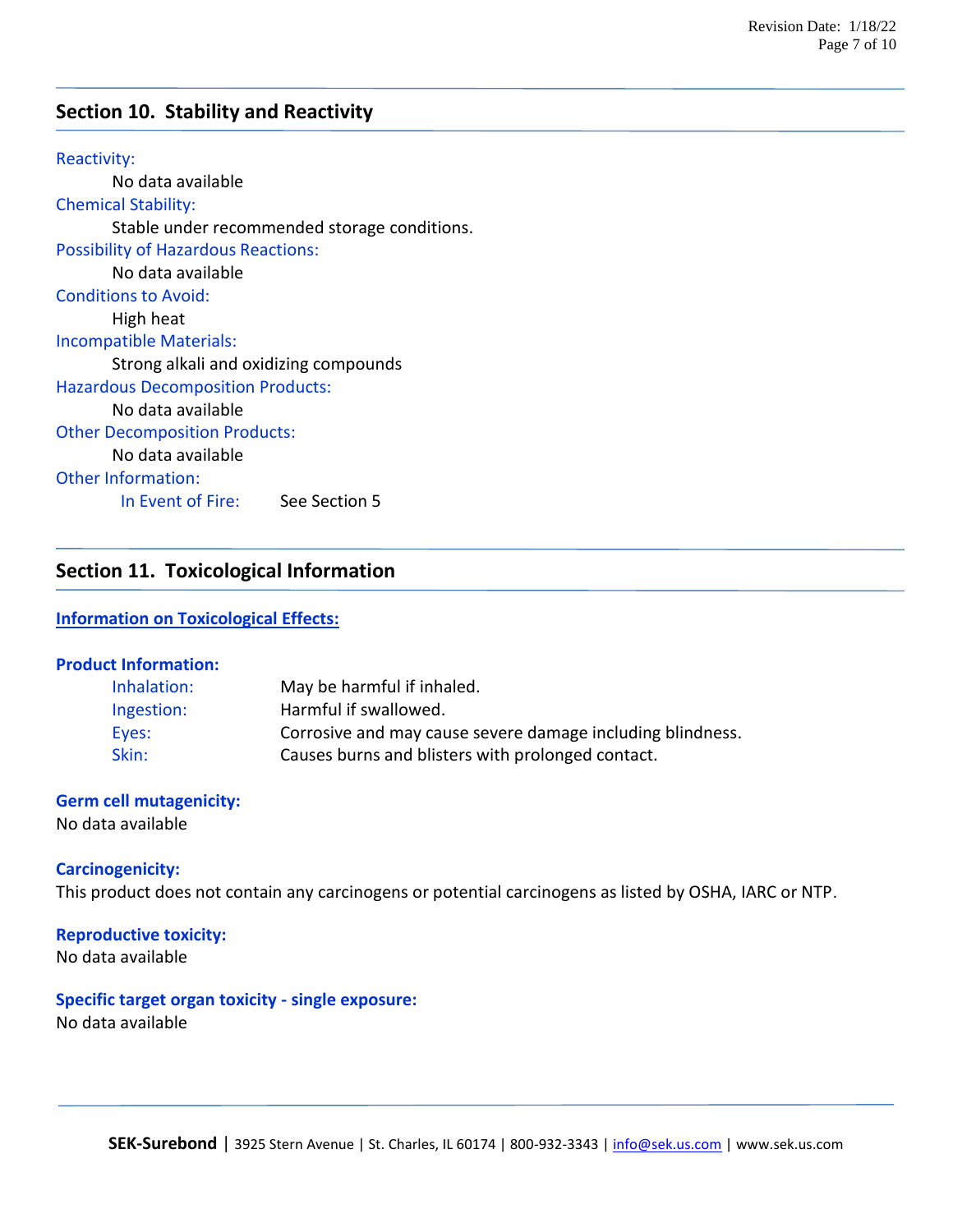**Specific target organ toxicity - repeated exposure:** No data available

**Aspiration hazard:** No data available

**Additional Information:** No data available

# **Section 12. Ecological Information**

**Toxicity:** No data available

**Persistence and Degradability:** No data available

**Bioaccumulative Potential:** No data available

**Mobility in Soil:** No data available

#### **Other adverse Ecological Effects:**

An environmental hazard cannot be excluded in the event of unprofessional handling or disposal. Harmful to aquatic life.

# **Section 13. Disposal Considerations**

#### **Waste Disposal Method:**

If possible, recover product for intended use. Waste must be disposed of in accordance with federal, state and local environmental control regulations.

**Empty Container Precautions:** No data available

**Contaminated packaging:**

Dispose of as unused product.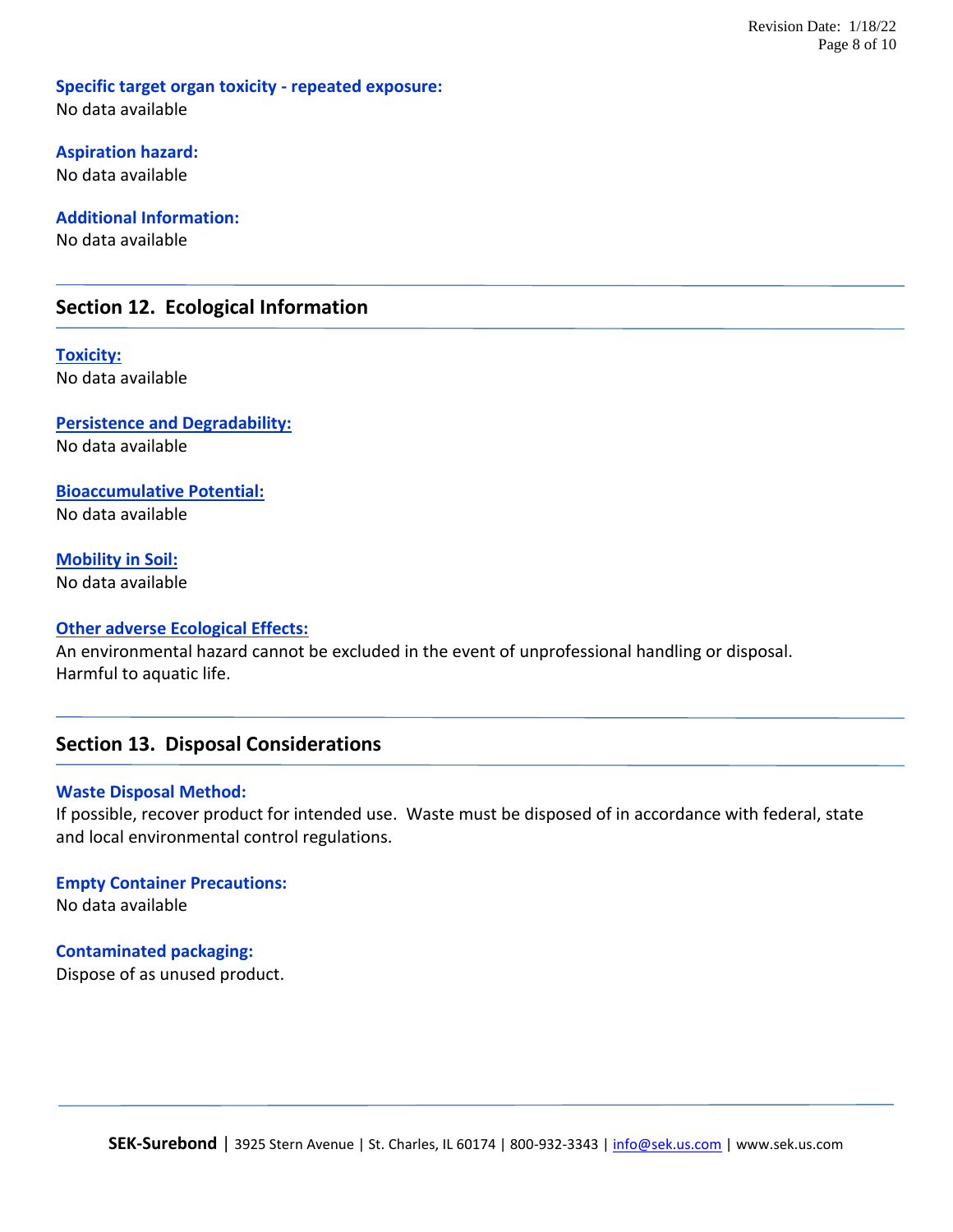# **Section 14. Transport Information**

**DOT Classification:** Not regulated by the DOT. **DOT Information:** Compounds, Cleaning liquid.

**Important Note:** Shipping descriptions may vary based on mode of transport, quantities, package size, and/or origin and destination. Consult your company's Hazardous Materials/Dangerous Goods expert for information specific to your situation.

# **Section 15. Regulatory Information**

This listing is to highlight federal level regulations of the product. Individual states, and other nations may have further regulations not listed below.

#### **Classification of Mixture:**

#### **SARA 313:**

SARA 313: Section 313 of Title III of the Superfund Amendments and Reauthorization Act of 1986 (SARA). This product contains a chemical or chemicals which are subject to the reporting requirements of the Act and Title 40 of the Code of Federal Regulations, Part 372.

| <b>Chemical Name</b> | <b>CAS NO</b> |
|----------------------|---------------|
| Hydrochloric Acid    | 7647-01-0     |

#### **SARA 311/312 Hazard Categories:**

| <b>Acute Health Hazard</b>        | Yes |
|-----------------------------------|-----|
| <b>Chronic Health Hazard</b>      | N٥  |
| Fire Hazard                       | N٥  |
| Sudden Release of Pressure Hazard | N٥  |
| Reactive Hazard                   |     |

#### **California Prop. 65:**

This product does not contain any chemicals known to the State of California to cause cancer, birth defects, or any other reproductive harm.

#### **US Right-to-Know Regulations:**

| <b>Chemical Name</b> | $\mathsf{P}\Delta$ | MA NJ |  |
|----------------------|--------------------|-------|--|
| Hydrochloric Acid    |                    |       |  |